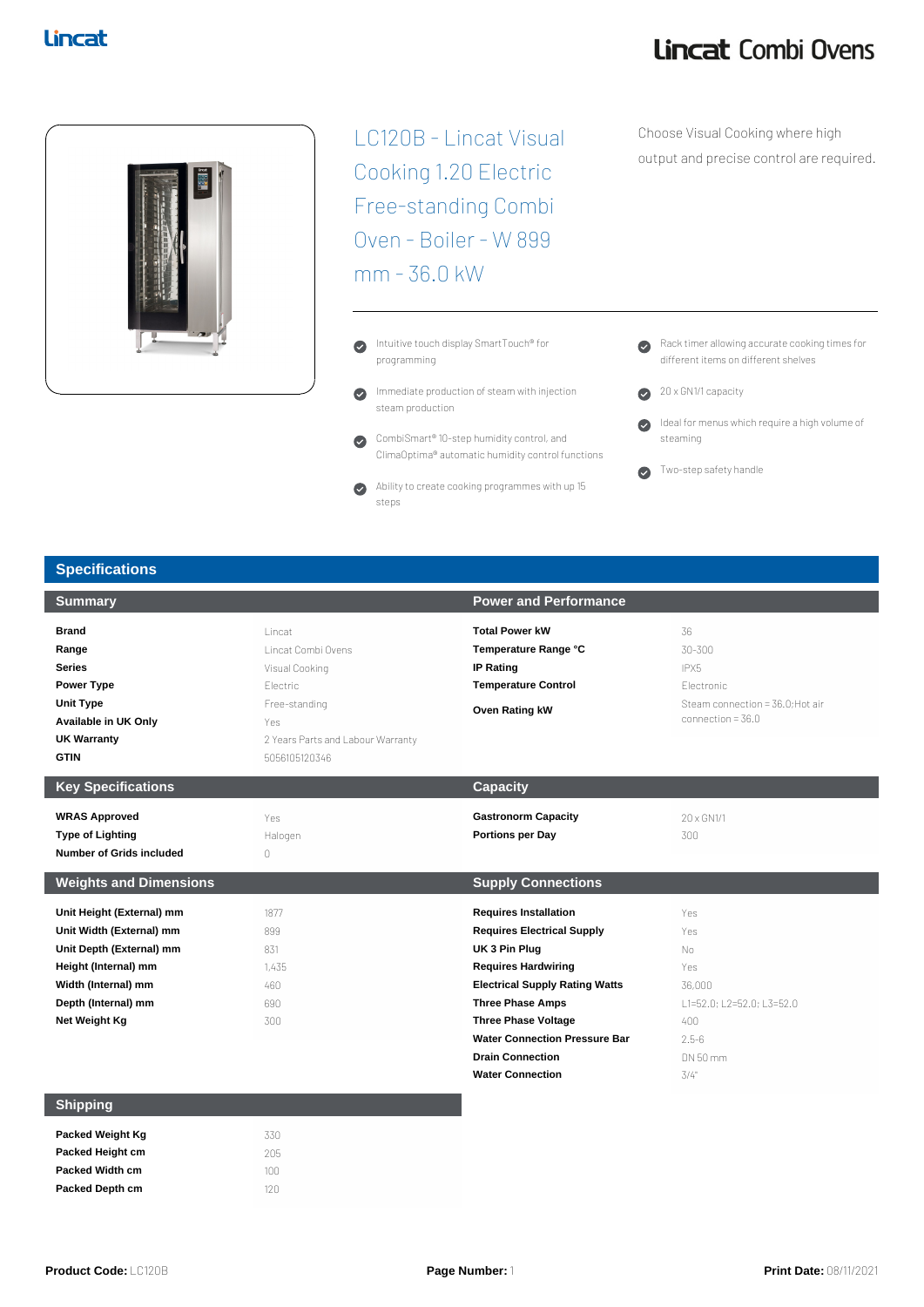| <b>Available Options</b>     |                                                                                                                                                           |
|------------------------------|-----------------------------------------------------------------------------------------------------------------------------------------------------------|
| <b>INSTALLATION</b>          |                                                                                                                                                           |
| <b>LCO2001</b>               | Site Survey & Installation                                                                                                                                |
|                              |                                                                                                                                                           |
| <b>COMMISSIONING</b>         |                                                                                                                                                           |
| LCO3001                      | Commissioning                                                                                                                                             |
| <b>R/H DOOR INSTALL</b>      |                                                                                                                                                           |
| <b>LCO2002</b>               | Right Hinged Door Installation                                                                                                                            |
|                              |                                                                                                                                                           |
| <b>Available Accessories</b> |                                                                                                                                                           |
| <b>LCA2003</b>               | Lincat Combi Oven Roll-in Trolley - for Visual Cooking 1.20 - Including 65 mm Rack                                                                        |
| <b>LCA3003</b>               | Lincat Combi Oven Imperial Non-stick Container - GN1/1 (325 x 530 mm) - 20 mm deep                                                                        |
| <b>LCA3005</b>               | Lincat Combi Oven Imperial Non-stick Container - GN1/1(325 x 530 mm) - 40 mm deep                                                                         |
| <b>LCA3007</b>               | Lincat Combi Oven Imperial Non-stick Container - GN1/1 (325 x 530 mm) - 60 mm deep                                                                        |
| <b>LCA3009</b>               | Lincat Combi Oven Imperial Pizza and Grilling Sheet - GN1/1 (325 x 530 mm)                                                                                |
| <b>LCA3011</b>               | Lincat Combi Oven Imperial Grilling Grid - GN1/1 (325 x 530 mm)                                                                                           |
| <b>LCA3012</b>               | Lincat Combi Oven Imperial Potato Grid - GN1/1 (325 x 530 mm) - 28 Potato Capacity                                                                        |
| <b>LCA3013</b>               | Lincat Combi Oven Imperial Multi-tray - 8 Moulds - GN1/1 (325 x 530 mm)                                                                                   |
| <b>LCA3015</b>               | Lincat Combi Oven Non-stick Aluminium Baking Sheet - GN1/1 (325 x 530 mm)                                                                                 |
| <b>LCA3017</b>               | Lincat Combi Oven Non-stick Perforated Aluminium Baking Sheet - GN1/1 (325 x 530 mm)                                                                      |
| <b>LCA3019</b>               | Lincat Combi Oven Silicone Baking Mat - GN1/1 (325 x 530 mm)                                                                                              |
| <b>LCA3021</b>               | Lincat Combi Oven Steamfry Basket - GN1/1 (325 x 530 mm)                                                                                                  |
| <b>LCA3023</b>               | Lincat Combi Oven Rack for Spare Ribs - GN1/1 (325 x 530 mm)                                                                                              |
| <b>LCA3024</b>               | Lincat Combi Oven Chicken Grid - GN1/2 (325 x 265 mm) - 4 Chicken Capacity                                                                                |
| <b>LCA3025</b>               | Lincat Combi Oven Chicken Grid - GN1/1 (325 x 530 mm) - 8 Chicken Capacity                                                                                |
| <b>LCA4001</b>               | Lincat Combi Oven Software Key - Quick Select Recipes (QSR)                                                                                               |
| <b>LCA4002</b>               | Lincat Combi Oven Software Key - Advanced Rack Timer - Tailored Menu Handling                                                                             |
| <b>LCA5001</b>               | Lincat Combi Oven Condenser Hood - for Visual Cooking 1.06/1.10/1.20 not Stacked Units                                                                    |
| <b>LCA7001</b>               | Lincat Combi Oven Roll-in Plate Rack - for Visual Cooking 1.20 - 48 Plate Capacity                                                                        |
| <b>LCA7002</b>               | Lincat Combi Oven Roll-in Plate Rack - for Visual Cooking 1.20 - 57 Plate Capacity                                                                        |
| <b>LCA7005</b>               | Thermal Blanket for Roll-in Trolley for Visual Cooking 1.20                                                                                               |
| <b>LCC1002</b>               | Hydro Shield 6000 (XL) Water Filter Cartridge - Recommended for Visual Cooking 1.20/2.06/2.10/2.20 and all Combi Ovens in hard<br>water areas             |
| <b>LCC1004</b>               | Hydro Shield 6000 (XL) Water Filter Kit - Including Filter, Filter Head and Hose - Recommended for 1.20/2.06/2.10/2.20 + all Ovens in<br>hard water areas |
| <b>LCC2003</b>               | Lincat Protect Intense Detergent - 2 x 5I                                                                                                                 |
| <b>LCC2005</b>               | Lincat Protect Cleaning Package - 6 x 5I Intense Detergent and 2 x 5I Rinse Aid                                                                           |
| <b>LCC2006</b>               | Lincat Protect Rinse Aid - 2 x 5I                                                                                                                         |

### **Technical Picture**